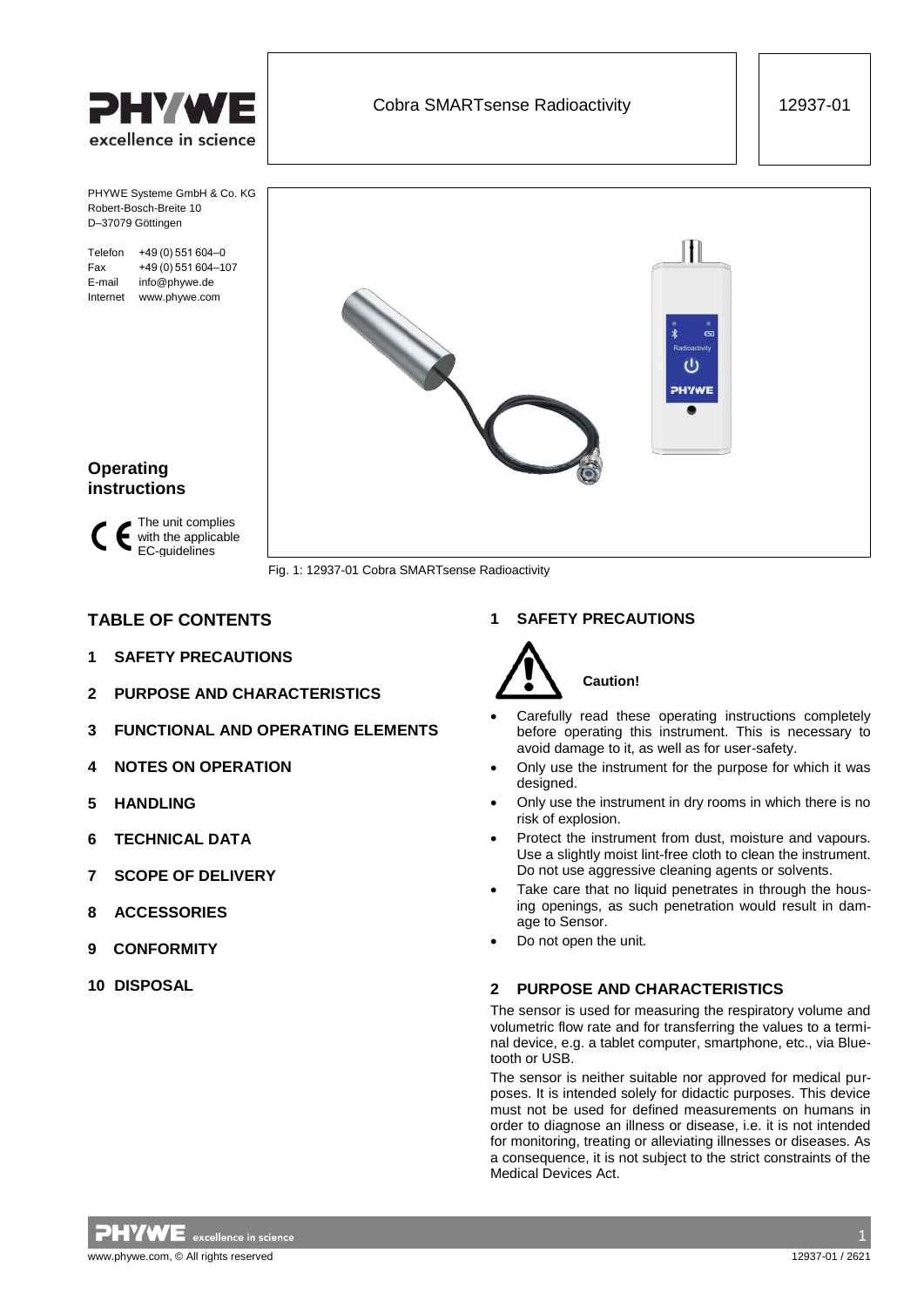## <span id="page-1-0"></span>**3 FUNCTIONAL AND OPERATING ELEMENTS**

#### **3.1 Operating elements**

The sensor has an on-button and two LEDs for indicating the Bluetooth and battery charge status.

## *On-button*

To switch the sensor on and off in Bluetooth mode, the power button must be pressed for longer than 3s. If the sensor is to be connected via USB, it is not necessary to press the power button.

#### *Bluetooth-LED*

| Flashing red every 2 seconds   | Not connected         |  |
|--------------------------------|-----------------------|--|
| Flashing green every 2 seconds | Connected to the ter- |  |
|                                | minal device          |  |
| Flashing green every 4 seconds | Running measurement   |  |

#### *Battery charge LED*

| Flashing red every 2 seconds | Low battery                   |
|------------------------------|-------------------------------|
| Illuminated red              | Active charging process       |
| Illuminated red              | Charging process<br>completed |

#### **3.2 USB port**

The battery, which is permanently installed in the sensor, is charged via the type C USB port. Furthermore, communication with a computer takes place via this interface.

#### **3.3 Functional elements**

On the front side there is a BNC connector for connecting the Geiger-Müller counter tube..

# <span id="page-1-1"></span>**4 NOTES ON OPERATION**

This device fulfils all of the technical requirements that are compiled in current EC guidelines. The characteristics of this product qualify it for the CE mark.

The individual connecting leads are each not to be longer than 2 m.

The instrument can be so influenced by electrostatic charges and other electromagnetic phenomena (HF, bursts, indirect lightning discharges) that it no longer works within the given specifications. Carry out the following measures to reduce or eliminate the effect of such disturbance: Ensure potential equalization at the PC (especially with Laptops). Use screening. Do not operate high frequency emitters (e.g. radio equipment or mobile radiotelephones) in the immediate vicinity. When a total failure of the instrument occurs, unplug it and plug it back in again for a reset.

## <span id="page-1-2"></span>**5 HANDLING**

This section describes the start-up of the sensor and the recording of measurement data. Please read this section thoroughly in order to avoid failures or operating errors.

#### **5.1 Start-up**

Switch on the sensor by pressing the power button for more than 3s. Now the Bluetooth LED flashes red. Start the software and select the sensor.

If the sensor is to be used via the USB interface, it does not need to be switched on. The sensor is connected directly to the end device using the supplied USB cable.



There is a 9-digit code on the back of the sensor (Fig.2). The last 4 digits of the code are displayed as the sensor name in the software (Fig.3). This enables the precise assignment of the sensors within the software.





#### **Selection of the sensor via the Bluetooth interface**

Make sure that the Bluetooth interface is activated on the terminal device (PC/Tablet/Smartphone) and that the software is allowed to access the interface.

After the sensor has been selected in the software, the LED flashes green to indicate that the connection has been established correctly. After the sensor has been coupled with the software, the sensor is no longer visible to other users in the software, and therefore can no longer be selected.

If the sensor is switched on and not connected, it switches off automatically after 5 minutes.

#### **Selection of the sensor via the USB interface**

For this purpose the sensor must be plugged into the USB port of the end device. It is not necessary to switch on the sensor. The sensor is automatically recognized and displayed. It can be selected and connected directly.

#### **5.2 Radiation measurement data**

Connect the Geiger-Müller counter tube (included in delivery) to the front BNC socket of the sensor.

The ionizing particles of the alpha, beta or gamma radiation trigger a current pulse in the Geiger-Müller counter tube, which is registered by the sensor. With the aid of measureAPP, the pulses or the resulting pulse rate are displayed.

## **5.3 Charging process**

Use a USB-C cable to connect the sensor to a computer or USB charger (not included).

During the charging process, the battery charge LED lights up red. When the charging process is complete, the battery charge LED lights up green. The charging time for a completely discharged battery is 3 hours maximum.



Disconnect the charger at the latest four hours after the completion of the charging process. Otherwise, the service life of the battery may be negatively affected.